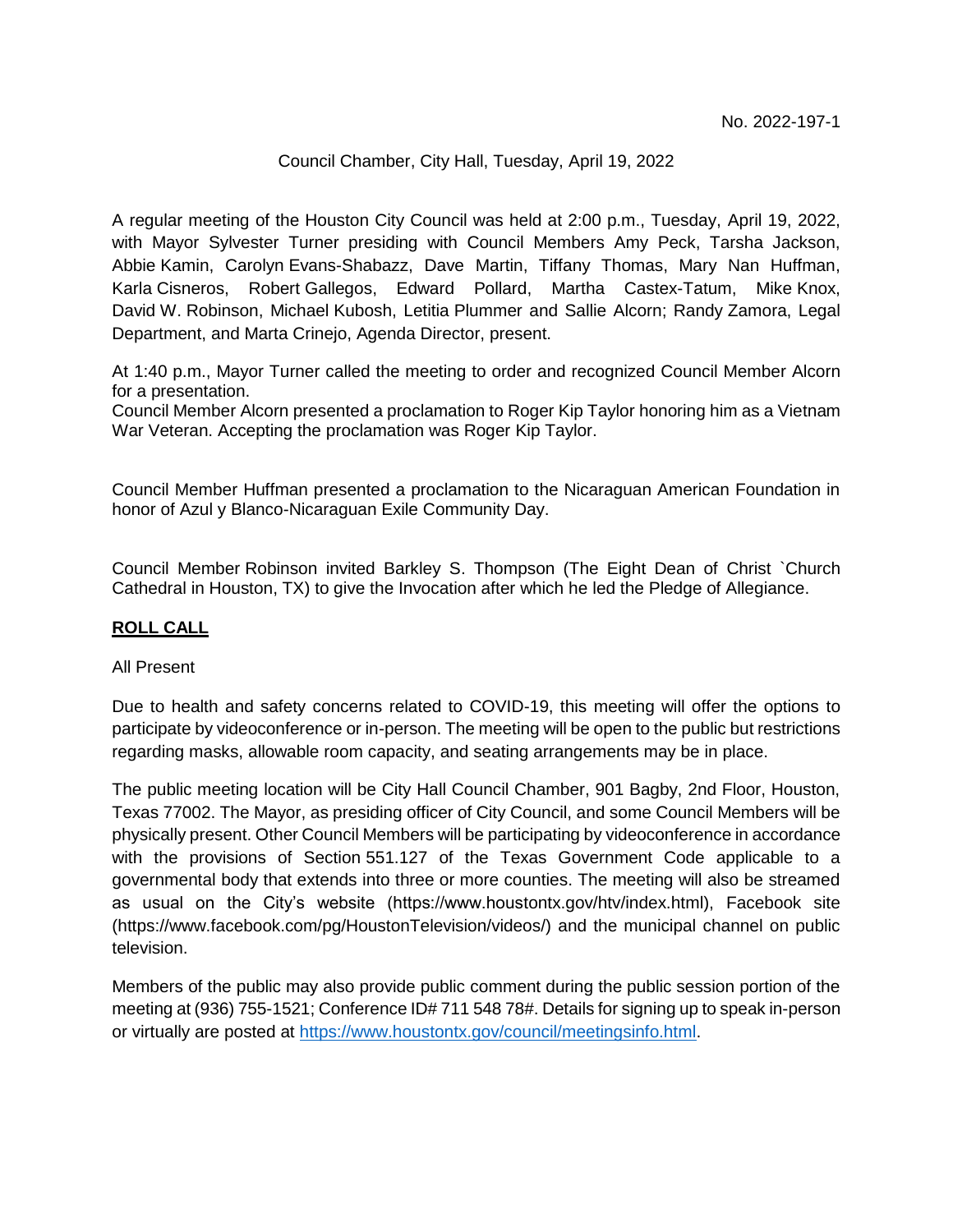Members of the public may attend the Wednesday Council session in-person or via Teams at (936) 755-1521, Conference ID #751 818 372# but no public comment will be allowed outside of the public hearings.

Mayor Turner stated that he wanted to review some of the procedures for conducting the Virtual Public Session. He is requesting for Council Members to speak slowly and clearly because this will help the City Secretary, the closed captioner and the general public. After roll call, they established there was a quorum. If by chance, for example, they have to leave, just let them know on the chat screen if they are leaving temporarily or if they are leaving for the duration because otherwise, they will assume that Council Members are present. If they are making the motion or seconding a motion, they will need to state their name and their action clearly so they can have it down for the record. The Agenda Director will be monitoring the chat and will provide him their names. Please don't use the chat room just for chatting. Please mute themselves when they are not speaking and unmute themselves when they are recognized to speak. For the general public, in order to be recognized as a public speaker, they have to sign up for the meeting on Monday by 3:00 p.m. in the Office of the City Secretary and then they will call the speakers name in the order that they have signed up. When their name is called, press \*6 to unmute themselves. They may only speak when recognized and to please note that if they speak during the meeting and he hasn't recognized them, he will have to mute and/or remove them off the call.

Mayor Turner recognized Council Member Huffman for a procedural motion. Council Member Huffman moved that the rules be suspended for the purpose of moving Paul Medeiro to the top of the three (3) minute Non-Agenda List of Speakers and Seconded by Council Member Robinson, all voting aye, nays none. **MOTION 2022-0198 ADOPTED**

Mayor Turner recognized Council Member Knox for a procedural motion. Council Member Knox moved that the rules be suspended for the purpose of moving Marian Wright after Sylvia Blair on the three (3) minute Non-Agenda List of Speakers and Seconded by Council Member Kubosh, all voting aye, nays none. **MOTION 2022-0199 ADOPTED** 

Mayor Turner recognized Council Member Robinson for a procedural motion. Council Member Robinson moved that the rules be suspended for the purpose of adding Emma Hadnot to the end of the three (3) minute Non-Agenda List of Speakers and Seconded by Council Member Kubosh, all voting aye, nays none. **MOTION 2022-0200 ADOPTED**

# **At 2:07 p.m., Mayor Turner requested the City Secretary to call the List of Speakers.**

**#1** - PAUL MEDEIRO – 4103 Markham St. – 77027 – 310-503-5783 – Petitions from Weslayan Plaza North Association – **(In Person).**

Council Member Alcorn stated to Mr. Medeiro that she Chairs the Regulatory and Neighborhood Affairs Committee and they are looking at revisions to strengthen the noise ordinance. She advised him to continue to report these because they need the data. To report these non-emergency HPD line when this occurs. The revisions that they are looking at it would require businesses that play amplified sound after ten o'clock at night on a weekday or eleven o'clock at night on a weekend to obtain a permit to make sure they can stay within the decibel levels that are prescribed.

**#2** - VINCENT COLBERT – 2656 S. Loop West, Suite 225 – 77054 – 713-728-4617 – Addressing negative issues in the city and communities – **(In Person).**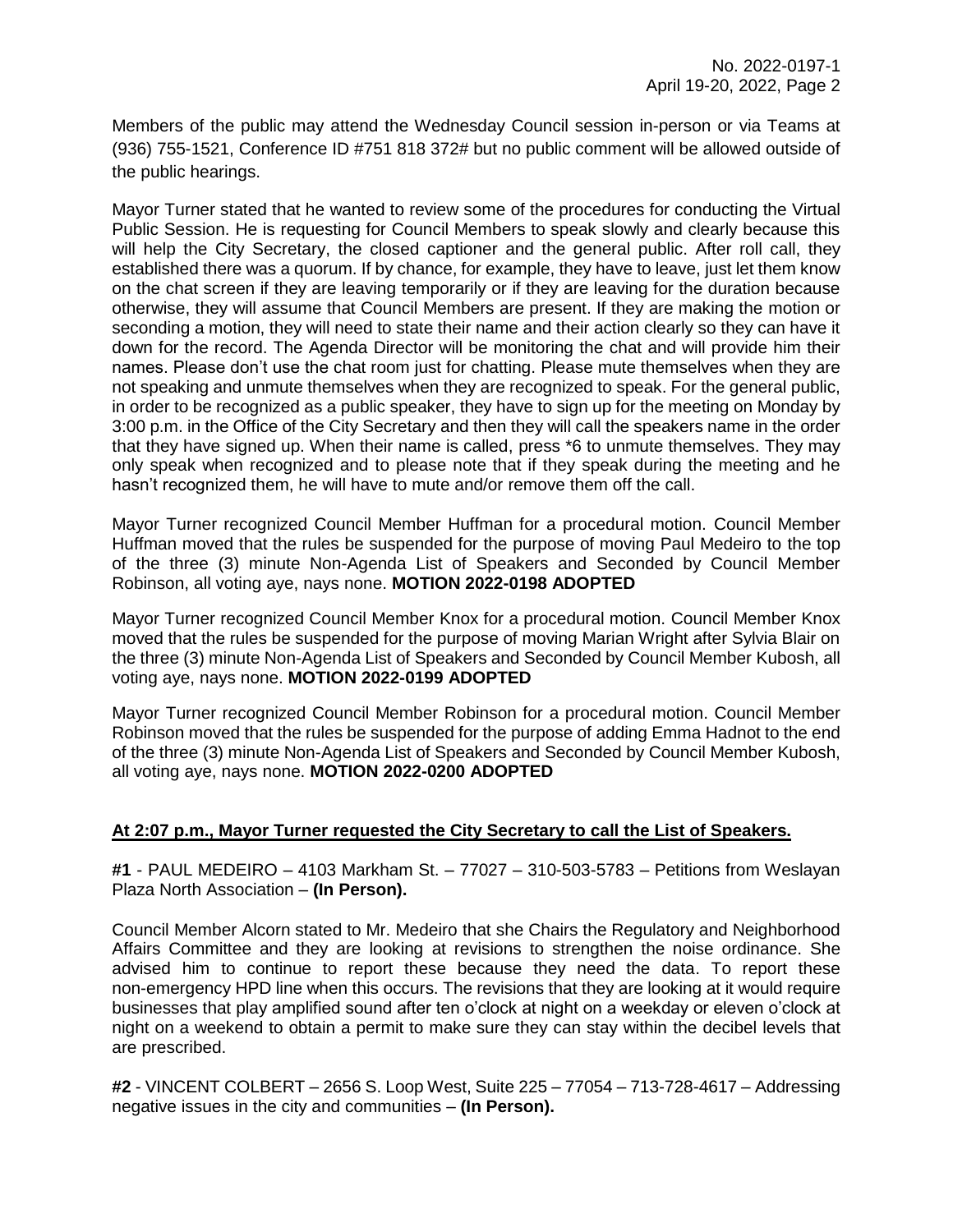Council Member Castex-Tatum thanked Mr. Colbert for coming in today and they appreciate his willingness to help. She says this all the time, that government can't do this work alone and they need to make sure that they have partners in the communities on the ground that assist them with making sure our social issues are addressed. She asks about his website for his organization. He advised her that he have some cards and the website is houstoninnercitycounseling.org and he has a full layout on everything, The outreach program, the life skills, the counseling and mental health referral. They want to make Houston a much better place. Council Member Castex-Tatum stated that she will take a look at his website and they will reach out to him.

**#3** - SAVANNAH KUMAR – 5225 Katy Fwy. #350 – 77007 – 512-406-1917 - Item 43 – Chapter 28 amendment – **(Virtual)** – **[skummar@aclutx.org.](mailto:skummar@aclutx.org)**

Mayor Turner stated to Ms. Kumar that ordinance requires for cameras that are public facing, they are looking outwards. The ordinance is intended solely to deal with where violent offenses are being created. If somebody is out there shooting and killing and robbing. If there is an issue, then they can take it up with the courts. That is the intent of it, its public facing. Number one, is to deter people who maybe inclined to commit a crime. Then, number two, to resolve situations where crimes have been committed. It is not just to be looking at people who are coming and going a conveinence store, club or a bar.

JOHN METTURA – 10616 Meadowglen Ln. – 77042 – 832-707-8627 – Parking tickets – **(Teleconference). NOT PRESENT**

AMANDA LUNA – No address/No phone – Following of the body/Homelessness/HPD – **(In Person). NOT PRESENT**

CLIFTON ARDS – 3806 Wipprecht St. #16 – 77026 – 337-308-7085 – I got robbed and now I am homeless – **(In Person). NOT PRESENT**

TOWANA BRYANT – No address/No phone – OBO – **(Virtual) towana.bryant@trinityfreightservices.com. NOT PRESENT**

**#4** - STACEY SEALS – 644 E. 10 ½ St. – 77008 – 713-203-6599 – 11th Street reduction – **(In Person).**

Council Member Kamin stated to Ms. Seals that her Chief of Staff has reached out to her. They and herself have been out to multiple community meetings throughout the past 2 years. They have spoken to different businesses, but she also wants to recognize that this isn't just Bike Houston, she was just on the phone with civic leaders, civic organizations, all of whom not only support the effort to improve safety, including the crosswalk at Nicholson which is very dangerous and that is being improved and that has been a priority to her. She also wants to recognize the civic groups who been involved in this that have voiced support for it. That they had their community meetings and the efforts that have gone into this. She also wants to recognize Mayor Turner because she thinks several of his staff have been mentioned including David Fields who has worked with her staff. They have received resident feedback. Has been extremely accommodating including adding brakes to allow left turns into neighborhoods and they have gotten some of those added in. She just again wanted to recognize the community efforts around this project that has been going on for years. Council Member Kamin stated to Ms. Seals, that she was sorry and she understand her frustration but she doesn't want to mischaracterize some of this as only one organization. There has been a lot of people involved in this.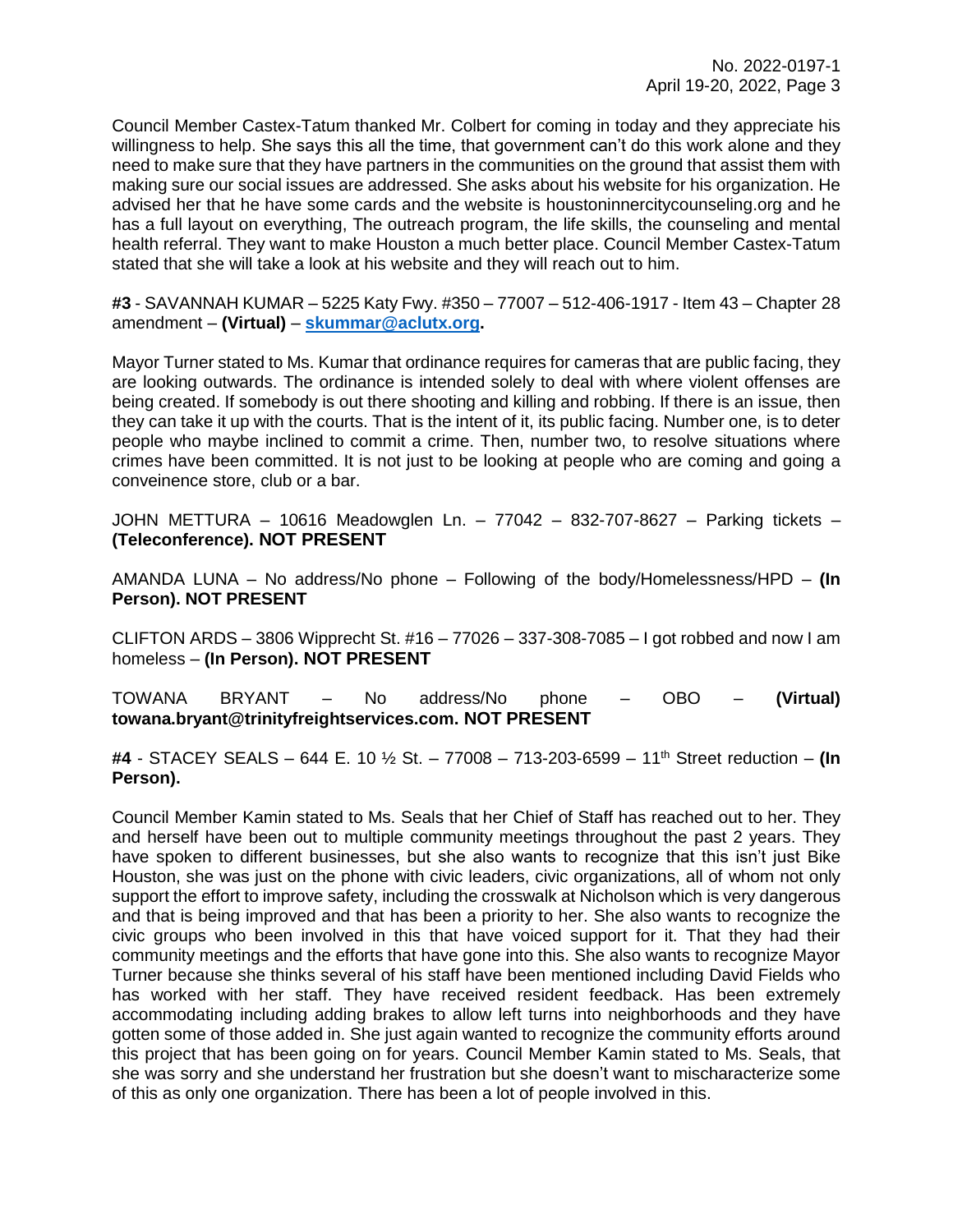**#5** - SYLVIA BLAIR – 643 E. 10 ½ St. – 77008 – 713-301-7013 – 11th Street reduction – **(In Person).**

**#6** - MARIAN WRIGHT – 709 Bayland Ave. – 77009 – 713-899-7439 – 11th Street project – **(In Person).**

JOHNATHAN WEIGAND – 1116 Bank St. #13 – 77006 – 713-560-9520 – Why I came here – **(In Person). NOT PRESENT**

CHANDRA OWENS – 12000 Martin Luther King Blvd. #2176 – 77048 – 832-910-2324 – Various issues – **(In Person). NOT PRESENT**

**#7** - SAMMIE FORD – 2626 Bertrand St. – 77093 – 832-638-9530 – Disorderly conduct with MetroLift driver – **(Teleconference).**

Mayor Pro Tem Martin asked Ms. Ford if Mr. Jose Pulido with Metro has reached out to her yet? She told him no and Council Member Martin stated to her that they will make sure that he will reach out to her.

RODNEY UNDERWOOD – 2221 Wentworth St. – 77004 – 832-868-7219 – Neighborhood cleanup – **(In Person). NOT PRESENT**

ISIS BERRUTE – No address/No phone – 832-744-8855 – Affordable housing – **(Teleconference). NOT PRESENT**

**#8** - LINCHI LOPEZ – 2223 Riverside Dr. – 77004 – 832-397-9235 - Riverside Terrace Historical District – **(Teleconference).**

**#9** - COOKE KELSEY – 439 Westmoreland St – 77006 – 832-341-6001 – Leaf blower – **(Virtual)** – **[cooke@parkersanchez.com.](mailto:cooke@parkersanchez.com)**

**#10** – EMMA HADNOT – No Address – No Phone.

Council Member Pollard asked Ms. Hadnot what the date of her accident was. She advised him that it was April 16, 2020. The statute of limitations is two years which means it would have run out three days ago. He asked if she was represented by an attorney, she said yes, then he asked if she was still represented by that attorney. She told Council Member Pollard that at the last minute he gave her stuff back and told her that he was no longer her attorney. He asked her if she had a copy of that letter and she said yes but not with her. Council Member Pollard stated to Ms. Hadnot that he will speak with her offline and tell her what she can do.

**#11** - JOE TIRADO – 122 E. Crosstimbers St. – 77022 – 832-282-6532 – Complaint process with Health Department – **(Virtual)** – **[tiradoproperties@gmail.com.](mailto:tiradoproperties@gmail.com)**

Mayor Pro Tem Martin stated to Mr. Tirado to their understanding that his residents are reporting their concerns with the city, instead of contacting him directly. He thinks they have a lease that states they will not contact them, that they will contact him. So, when they contact the city, the city acts on their behalf.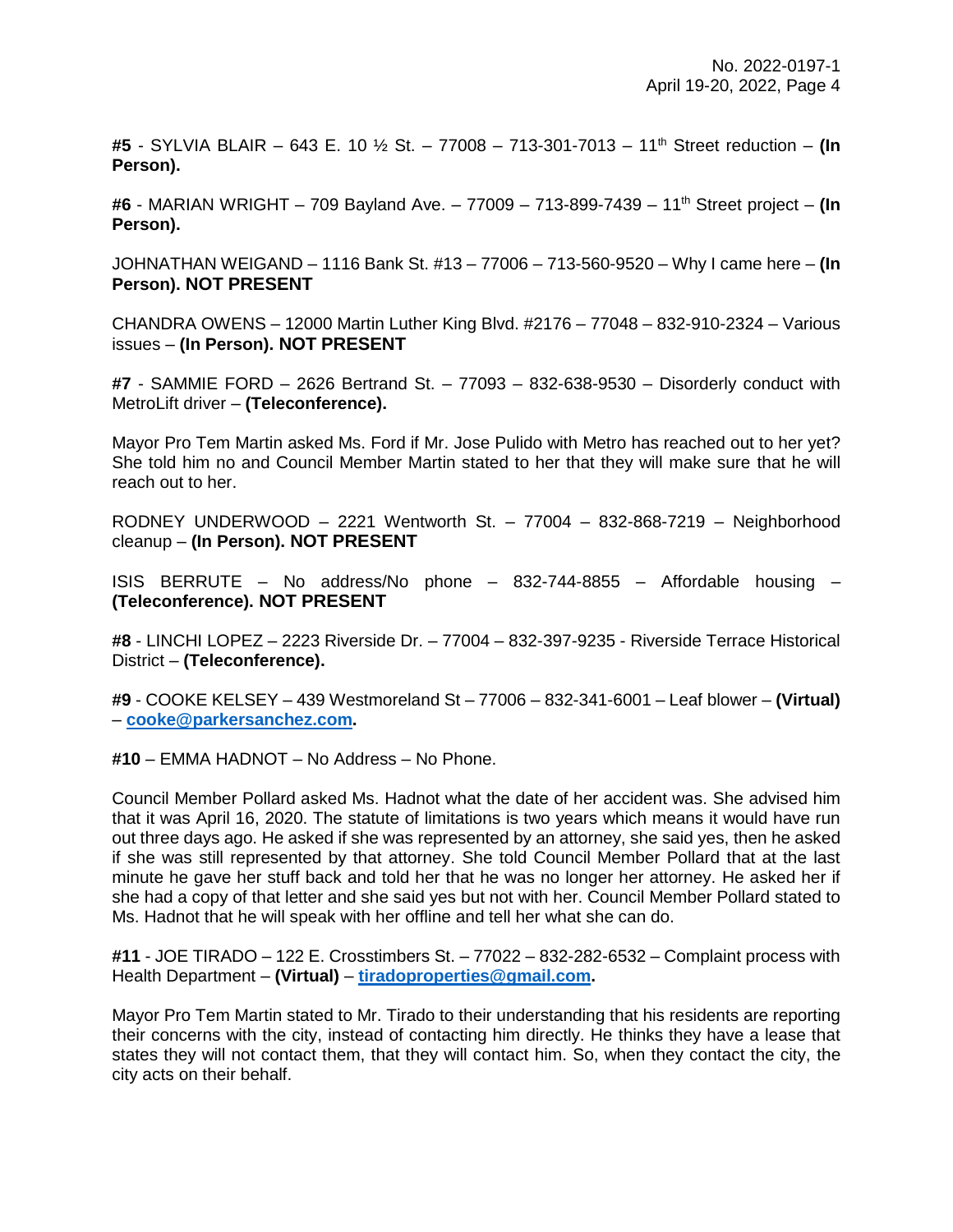**#12** - ANDREW ROBERTSON – 1430 Christine St. – 77017 – 832-340-5145 – Mayor Turner's victims **(In Person).**

WILBERT JOHNSON – 5818 Southtown St. – 77033 – 832-35-5876 – Allah – **(In Person). NOT PRESENT**

JACOB KLEMENTICH – 4004 Montrose St. #42 – 77006 – 832-896-8187 – Baseball, work, option of church – **(Teleconference)** – **SPEECH/HEARING IMPAIRED NEEDED. NOT PRESENT**

**#13** - ILY MONTAYA-RIVAS – 9390 FM 1960 Bypass West – Humble, TX 77338 – 832-795-6272 – Eviction – **(In Person).**

**#14** - AMY DINN – 1415 Fannin St. – 77002 – 713-501-5070 – Item No. 44 – MSD/Northpoint Development LLC – **(Virtual)** – **[adinn@lonestarlegal.org.](mailto:adinn@lonestarlegal.org)**

Council Member Jackson thanked Ms. Dinn for coming in to finish up her statement from last week and she knows that they have a meeting this evening to discuss this project. She asked her if she was going to be on the call because she knows that Pleasentville has a list of recommendations and they would have more conversation at 5:30 p.m. Looking forward for more discussion.

Council Member Kamin stated that Ms. Dinn and they were just together and she wanted to give her a shout out. She knows Council Member Gallegos feels the same way. Just so her colleagues know, Ms. Dinn is not only helping out other Super Neighborhoods and residents in other districts but leading the way with a bunch of stuff in District I and it was a pleasure to be with her this morning. As they kind of spotlighted some of those as it relates to other enviromental efforts. She appreciaties her for engaging in her professional capacity on this issue.

**#15**- SIHAN LIU – 4825 Northwest 41st St. – Riverside, MO – 64150 – 913-907-6776 - Item No. 44 - MSD/Northpoint Development LLC – **(In Person).**

Council Member Jackson stated that she has one comment. She knows that Mr. Liu is saying that the levels are percent lower or a point lower. She knows that she is not an expert on it but she had conversations before with Dean Bullard when they were dealing with the CES plant, Creosote and all the different environmental issues with the City of Houston. One of the things that he outlines that the TCQs recommandations or requirements is always below standard. When they have something that's an environmental hazard, 9 times out of 10, it's worse than what it really is because of the standard. The community knows this and that is why they are concerned. They want to make sure that they are doing more testing before they cap it. The request is basically a little more testing and she thinks that they owe that to the residents of Pleseantville who is overwhelmed with the enivornmental issues with the ports, the trucking companies out in their neighborhood. That's their right and they should give them what they are asking. Understand her position and the residents position.

Mayor Pro Tem Martin stated that Council Member Jackson used a procedural motion to tag it. To delay it until tomorrow and they will take it up tomorrow. The City of Houston Public Works and the City of Houston Health Department have reviewed and approved the MSD applications. They will take it up tomorrow and they will see what happens.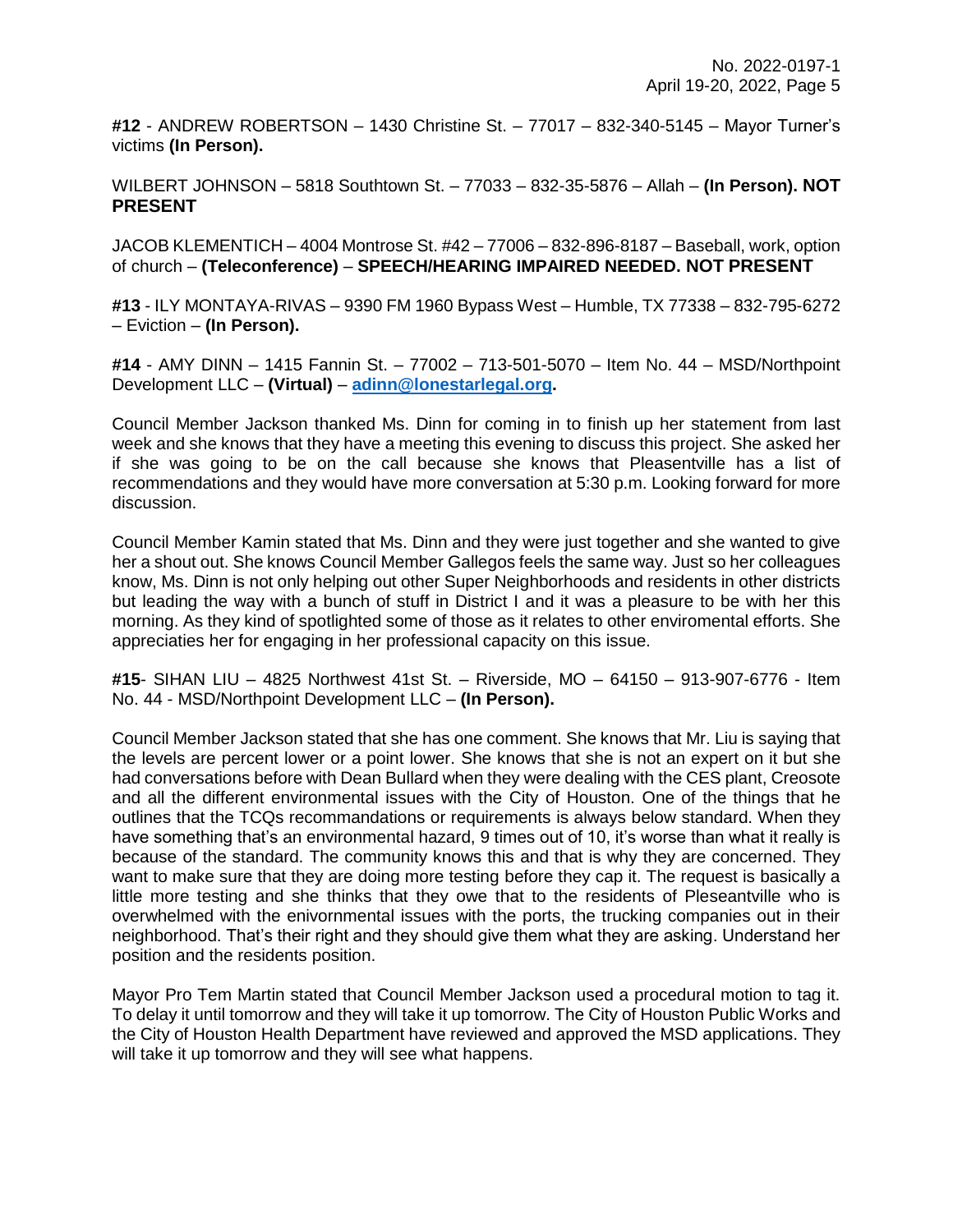**#16** - CHARLES EPPERSON – 500 Round Rock Ave. – Round Rock, TX - 78664 – 512-636-4305 – Item No. 36 - MSD/Northpoint Development LLC – **(In Person).**

At 2:05 p.m., Council Member Thomas came into the meeting.

At 2:15 p.m., Council Member Jackson came into the meeting.

At 2:31 p.m., Mayor Turner left the meeting.

At 2:43 p.m., Council Member Knox left the meeting.

At 2:48 p.m., Council Member Huffman left the meeting.

For more information and details from the speakers list, please click here: <https://houstontx.new.swagit.com/videos/167645>

**Note:** During the public session motions may be offered to extend time for questions of various speakers, and votes taken, which were not prepared in written form and may be viewed on HTV Houston or on disc.

At 5:17 p.m., City Council was recessed until 9:00 a.m., Wednesday, April 20, 2022.

Pat J. Daniel, City Secretary, read the description or captions of the Items on the Agenda.

The Houston City Council reconvened at 9:00 a.m., Wednesday, April 20, 2022, with Mayor Sylvester Turner presiding with Council Members Amy Peck, Tarsha Jackson, Abbie Kamin, Carolyn Evans-Shabazz, Dave Martin, Tiffany Thomas, Mary Nan Huffman, Karla Cisneros, Robert Gallegos, Edward Pollard, Martha Castex-Tatum, Mike Knox, David W. Robinson, Michael Kubosh and Sallie Alcorn; Arturo Michel, City Attorney, Legal Department and Marta Crinejo, Agenda Director, present. Council Member Letitia Plummer absent on personal business.

At 9:04 a.m., Mayor Turner called the meeting of the Houston City Council to order.

1. **PUBLIC HEARING** relative to the approval of the designation of the following ten Landmarks or Protected Landmarks - **DISTRICTS B - JACKSON; C - KAMIN; D - EVANS-SHABAZZ; G - HUFFMAN and H - CISNEROS**

> The Cambell-Moreno House at 1914 Gano Street (Landmark) The Mr. & Mrs. Ralph M. Henderson House at 1419 Kirby Street (Landmark) The Eldorado Ballroom at 2310 Elgin Street (Protected Landmark) The Marshall Calloway Building at 5303 Lyons Avenue (Protected Landmark) The Miller House at 501 Rouse Street (Protected Landmark) The J. F. Kessler Building at 1714 Houston Avenue (Protected Landmark) The Smith Maxie House at 1428 E 34th Street (Protected Landmark) The Zischang- Alvarado House at 2011 Johnson Street (Protected Landmark) The Carson-Lucia House at 3904 Brandt Street (Protected Landmark) The Boynton Chapel United Methodist Church at 2812 Milby Street (Protected Landmark)

Was presented, Mayor Turner stated that have the Historic Preservation Officer Roman McAllen who presented a powerpoint presentation to Members of Council.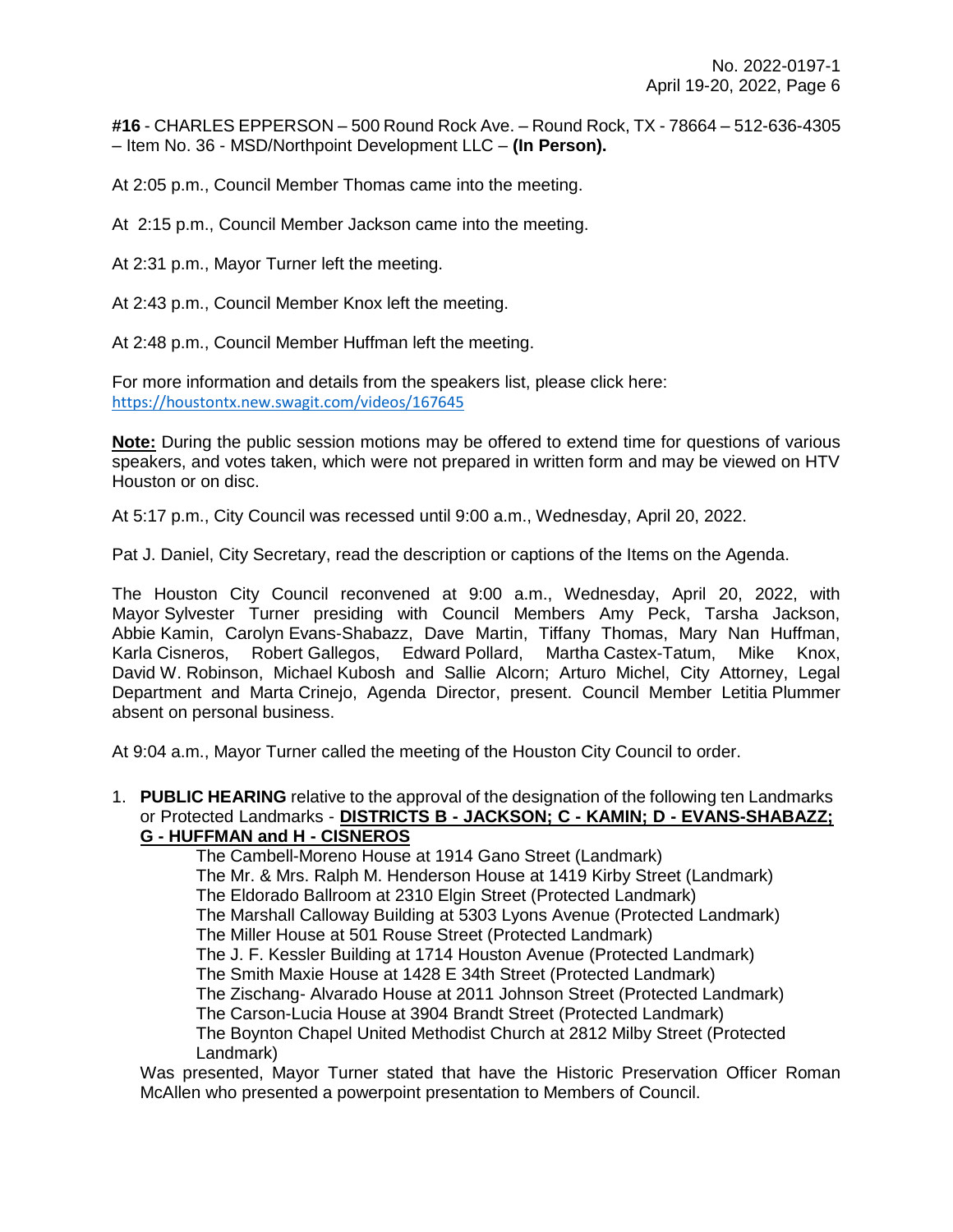Members of Council thanked Mr. McAllen for his work on this and the department for preparing the presentation.

Mayor Turner stated that there were no one that signed up to speak on this public hearing and he requested a motion to close the public hearing.

Council Member Castex-Tatum moved that the rules to be suspended for the purpose to close the public hearing and Seconded by Council Member Robinson, all voting aye, nays none. **MOTION 2022-0201 ADOPTED** 

2. **PUBLIC HEARING** to consider the renewal of the Tax Abatement Ordinance – Was presented,

Mayor Turner recognized Senior Staff Analysist Jennifer Curley to present a presentation to Members of Council.

## **At 9:14 a.m., Mayor Turner requested the City Secretary to call the List of Speakers for Item 2.**

**#1** - LINDA MORALES – 5712 Irvington Blvd. – 77009 – 713-854-6187 – **(Virtual)** – **[linda@gcaflcio.org](mailto:linda@gcaflcio.org)**

BRENNAN GRIFFIN – 1609 Shoal Creek Blvd. – Austin, Tx 78701 – 817-874-0387 – **(Virtual) – [bgriffin@texasappleseed.org.](mailto:bgriffin@texasappleseed.org) NOT PRESENT**

**#2** - JEREMY HENDRICKS – 2125 US-69 – Lufkin, TX – 75979 – **(Virtual)** – **jeremy@swldc.org**

Members of Council commented and questioned Ms. Curley.

Mayor Turner requested a motion to close the public hearing. Council Member Robinson moved that the rules be suspended for the purpose to close the public hearing and Seconded by Council Member Castex-Tatum, all voting aye, nays none. **MOTION 2022-0202 ADOPTED** 

# **MAYOR'S REPORT**

Mayor Turner stated that this morning Spirit Airlines announced the addition of an aircraft maintenance facility at George Bush Intercontinental Airport. The facility located on John F. Kennedy Boulevard will serve as a maintenance hanger with offices and warehousing Spirit plans staff the facility with more than 50 Houston based team members. Houston strong economic outlook makes our city an attractive airline for corporation growth and expansion in the global marketplace and he thinks that these jobs will be right around \$100,000 or more. The new maintenance facility at Bush Airport will add quality jobs in our community. They certainly value Spirit Airline's commitment to Houston as they continue to expand services in our city and our workforce.

Last night, they started the redistricting meetings as they know. They will be taking place, 12 Districts throughout the City of Houston and they started last night in District E in the Kingwood area. Talking about redistricting and he looks forward visiting in their respective districts and they also combine that with CIP meeting as well or any other topics people want to talk about as well.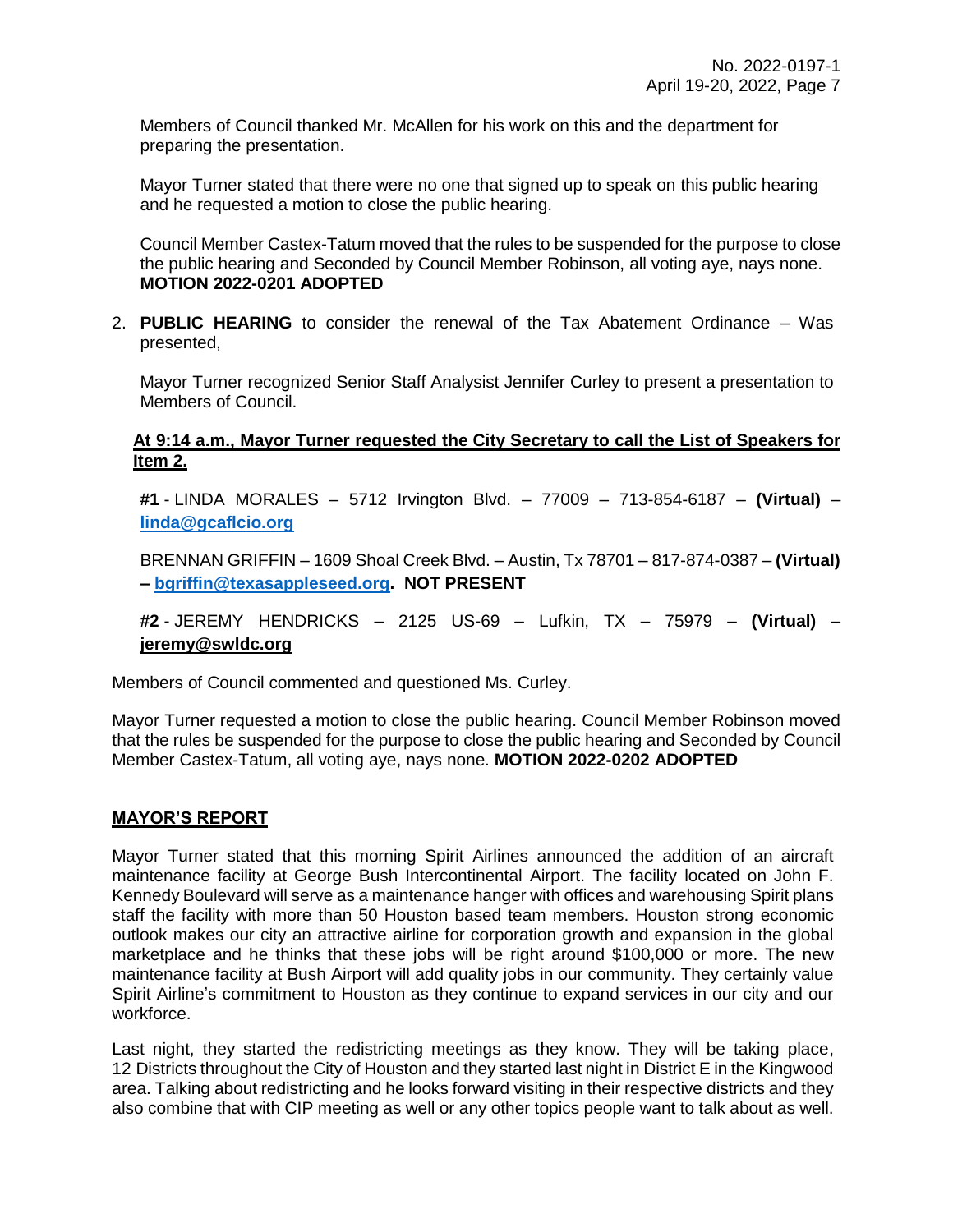Mayor Turner stated that Turn Around Houston Job Fair, they can register for the Spring 2022 Turn Around Houston Job and Readiness Fair. More than one thousand open positions are available in many industries and this event addresses the barriers to employment that many Houstonians face. If offers access to job training, resume writing, tattoo removal, social services agencies, educational institutions, counseling and intervention to help hard to employ Houstonians turn their lives around. They started this program in his first term. Where they actually go into the neighborhoods. To reach those who are to employ and provide them with various tools to make them and put them in the position to make them in a better position to be employed. The Spring 1,000 job opening and he wanted to encourage people there are plenty of jobs out there that they can work. There is nothing wrong with working. They want to help them, join them and support them but please take advantage of the Turn Around Houston Job Fair.

Tonight, is Houston Sports Awards, the  $5<sup>th</sup>$  annual Houston Sports Award will be tonight at the Wortham Center. The red carpet starts at 6:00 p.m. The star-studded award show gathers Houston top athletes both past and present. To commemorate, celebrate and recognize Houston's top sports achievements, sports icons performers and moments. Some of the athletes who wore 22 on their jersey Clyde Drexler, Sheryl Swoops, Rogers Clemens and many others. They are excited about that. He thinks he saw Cindy Clifford who serves on the Harris Houston Sports Authority and he gives a lot of credit to Janice Burke for putting all of this together.

He stated that the Sisters Network Breast Cancer Awards, joining Sisters Network Breast Cancer stop the silence National African American Breast walk on Saturday, April 23<sup>rd</sup> at Discovery Green. The proceeds will support breast cancer survivors and research. Then the Delch Park Mayor's Love Our Park Fest on Saturday. They will celebrate improvements to the Catherine Delch Park and is located at 5700 Collingsworth in Kashmere Garden. This event is part of the Parks Department is hosting its 5<sup>th</sup> Love Our Parks Fest and the fest will feature family friendly activities and programming for Houston Parks & Recreation, Houston Public Library, HPD's Greater Houston Police Activities League and other departments.

Mayor Turner stated then Make Music Day returns to Houston on Tuesday, June 21<sup>st</sup>, 2022 and he encourages Houstonians of all musical abilities to participate this year, over 90 cities Nationwide to take part in last year celebration. The Mayor's Office of Cultural Affairs supports the music industry and is partnering with Houston's Professional Musicians Association. You can find more information online. Friday is Earth Day and this year's theme is "Invest in our Plant". They are tentatively planning an announcement relating to plans to build the Sunnyside Solar Farm in District D. They are looking at that event on Friday. Emancipation Park is the oldest park in the city and the oldest park in the state. Then part of the June Teeth Celebration they are having two days of activities with Frank and Beverly Mays, the Isley Brothers, Cool and the Gang with all of those individuals on Saturday and Sunday from 4:00 p.m. to 8:00 p.m. but they have to register. It's a free event but they have to register in order to be there and that will be at Emancipation Park.

Members of Council commented and questioned Mayor Turner on the Mayor's Report.

## **At 9:41 a.m., Mayor Turner requested the City Secretary to call the Agenda.**

## **CONSENT AGENDA NUMBERS 5 through 39**

#### **PURCHASING AND TABULATION OF BIDS** - NUMBERS 5 and 6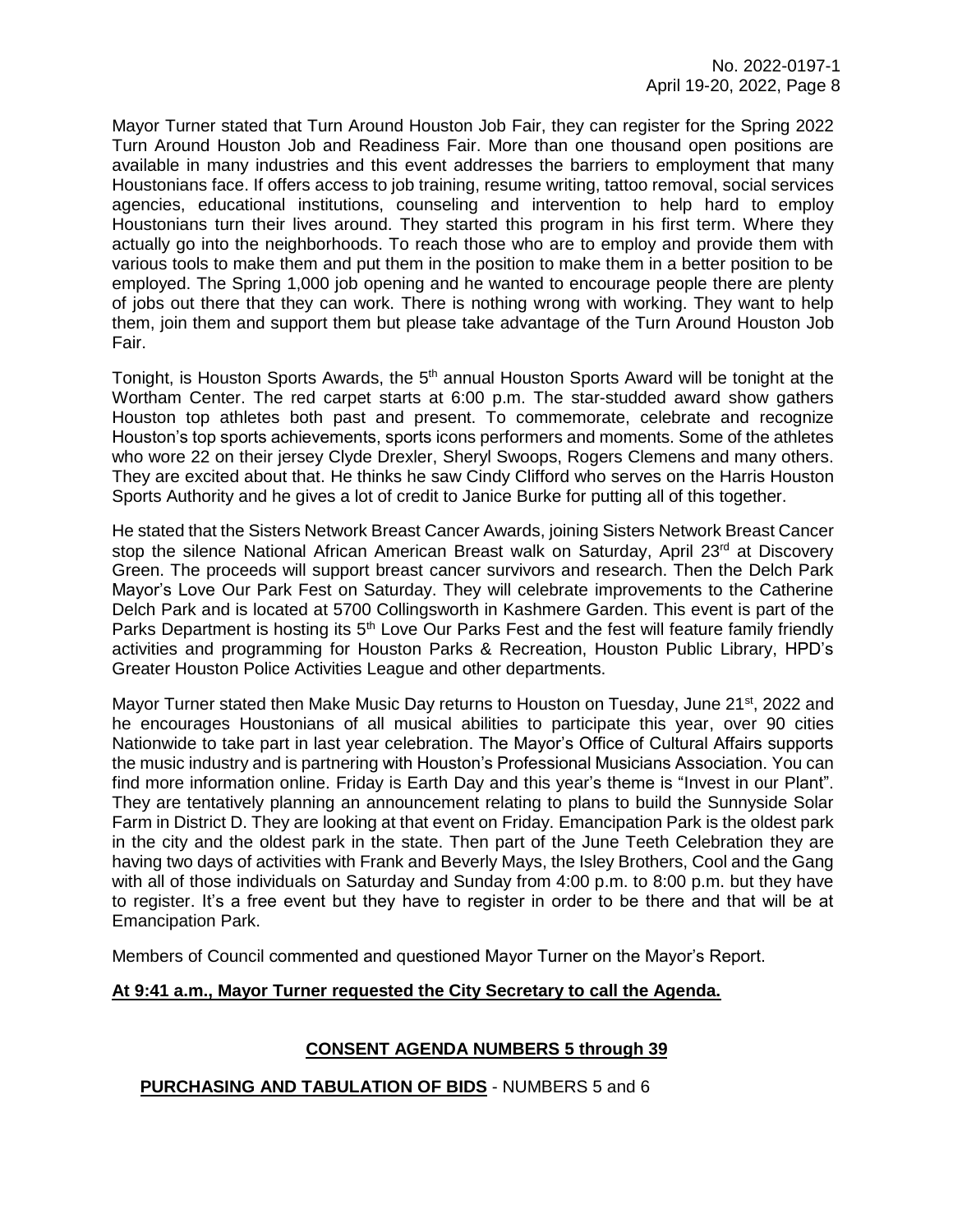- 5. **LIFE TECHNOLOGIES CORPORATION** for sole source purchase of Kingfisher Flex RNA/DNA Extraction Instrument and Service Plan for the Houston Health Department - \$77,347.50 - Grant Fund – Was presented, moved by Council Member Castex-Tatum and Seconded by Council Member Robinson, all voting aye, nays none. **MOTION 2022-0203 ADOPTED**
- 6. **RANGER CONVEYING AND SUPPLY COMPANY INC** for the purchase of Bar Screen Conveyor Belt System for Houston Public Works - \$36,142.14 - Enterprise Fund - Was presented, moved by Council Member Castex-Tatum and Seconded by Council Member Robinson, all voting aye, nays none. **MOTION 2022-0204 ADOPTED**

**ORDINANCES** - NUMBERS 7 through 39

- 7. **ORDINANCE** approving and authorizing agreement between City of Houston and **MCCALL, PARKHURST & HORTON, LLP** for Bond Counsel, Special Disclosure Counsel, and Special Tax Counsel services for Various Departments; providing a maximum contract amount Pursuant to Texas Government Code Section 2254.1036, the following written notice is given to the public: The City desires to sell notes for public purposes as authorized by State law and as further set forth in the ordinance to finance current expenses. The proposed bond, special disclosure, and special tax counsel, McCall, Parkhurst & Horton LLP ("McCall Parkhurst") is a full-service firm that includes a national public finance practice and has the necessary competence, qualification and experience to serve as bond, special disclosure, and tax counsel for the City. McCall Parkhurst has previously represented the City in connection with the issuance of various bonds and other obligations since 2020. The engagement of McCall Parkhurst is in the best interest of the City, since the legal services requested require specialized experience in municipal finance, federal tax, and state securities law and therefore cannot be adequately performed by the attorneys and supporting personnel of the City. Furthermore, such legal services cannot be reasonably obtained from attorneys in private practice for the payment of hourly fees without contingency because the City will not be obligated to pay any legal fees unless the transaction successfully closes. Was presented, all voting aye, nays none. **ORDINANCE 2022-0276 ADOPTED**
- 8. **ORDINANCE** approving and authorizing agreement between City of Houston and **BRACEWELL, LLP** for Bond Counsel Services for Various Departments; providing a maximum contract amount

Pursuant to Texas Government Code Section 2254.1036, the following written notice is given to the public: The City desires to sell bonds for public purposes as authorized by State law and as further set forth in the ordinance to finance current expenses. The proposed bond counsel, Bracewell, LLP ("Bracewell") is a full-service firm that includes a national public finance practice and has the necessary competence, qualification and experience to serve as bond counsel for the City. Bracewell has previously represented the City in connection with the issuance of various bonds and other obligations. The engagement of Bracewell is in the best interest of the City, since the legal services requested require specialized experience in municipal finance, federal tax, and state securities law and therefore cannot be adequately performed by the attorneys and supporting personnel of the City. Furthermore, such legal services cannot be reasonably obtained from attorneys in private practice for the payment of hourly fees without contingency because the City will not be obligated to pay any legal fees unless the transaction successfully closes.

Was presented, all voting aye, nays none. **ORDINANCE 2022-0277 ADOPTED**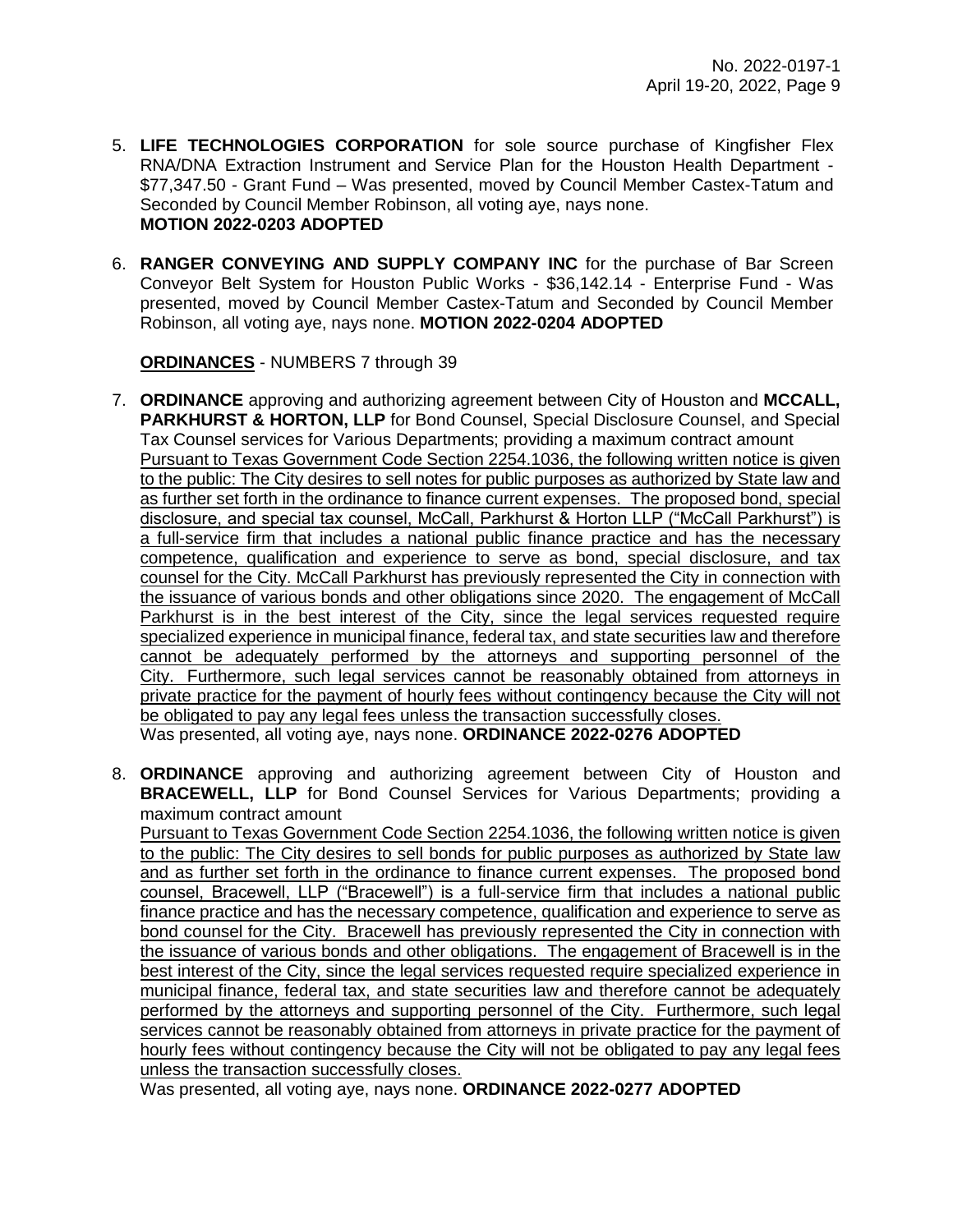9. **ORDINANCE** approving and authorizing agreement between City of Houston and **GREENBERG TRAURIG, LLP** for Special Disclosure Counsel Services for Various Departments; providing a maximum contract amount

Pursuant to Texas Government Code Section 2254.1036, the following written notice is given to the public: The City desires to sell bonds for public purposes as authorized by State law and as further set forth in the ordinance to finance current expenses. The proposed special disclosure counsel, Greenberg Traurig, LLP ("Greenberg") is a full-service firm that includes a national public finance practice and has the necessary competence, qualification and experience to serve as special disclosure counsel for the City. Greenberg has previously represented the City in connection with the issuance of various bonds and other obligations. The engagement of Greenberg is in the best interest of the City, since the legal services requested require specialized experience in municipal finance, federal tax, and state securities law and therefore cannot be adequately performed by the attorneys and supporting personnel of the City. Furthermore, such legal services cannot be reasonably obtained from attorneys in private practice for the payment of hourly fees without contingency because the City will not be obligated to pay any legal fees unless the transaction successfully closes. Was presented, all voting aye, nays none. **ORDINANCE 2022-0278 ADOPTED** 

- 12. **ORDINANCE** approving and authorizing third amendment to contract between City of Houston and **SEARCH HOMELESS SERVICES** to extend the term of contract and provide additional Housing Opportunities for Persons With Aids funds for the continuing administration and operation of a Supportive Services Program offering childcare for families living with HIV/AIDS - **DISTRICT I – GALLEGOS** - Was presented, all voting aye, nays none. **ORDINANCE 2022-0279 ADOPTED**
- 14. **ORDINANCE** appropriating \$400,000.00 out of Homeless and Housing Consolidated Construction Fund; approving and authorizing eight contracts between City of Houston and (1) **BCB CONSTRUCTION, LLC**, (2) **HCG MANAGEMENT, LLC dba HONESTY CONSTRUCTION GROUP**, (3) **DELPA SERVICES LLC dba MCP CONSTRUCTION**, (4) **FMG CONSTRUCTION GROUP, LLC**, (5) **BASAL CONSTRUCTION**, (6) **HOMEBASE REPAIRS, LLC** (7) **ALL IN ONE BUILDING MAINTENANCE & CONSTRUCTION, LLC**, and (8) **ARREIS GROUP, LLC** for Community Entrepreneurship Program for the Housing and Community Development Department (HCDD); providing maximum contract amounts - 2 Years with 1 one-year option - \$400,000.00 - Homeless and Housing Consolidated Fund **The City Secretary advised that Item 14 has not been received but if received during the meeting, will be considered at the end of the meeting.**
- 15. **ORDINANCE** awarding Task Order Contract to **INLAND ENVIRONMENTS, LTD** for Lead Abatement Services for all firing ranges for the Houston Police Department Training Academy; setting a deadline for the bidder's execution of the contract and delivery of all bonds, insurance, and other required contract documents to the City; holding the bidder in default if it fails to meet the deadlines; providing a maximum contract amount - \$935,544.00 - General Fund - **DISTRICT B – JACKSON** - Was presented, all voting aye, nays none. **ORDINANCE 2022-0280 ADOPTED**
- 17. **ORDINANCE** approving and authorizing Electronic Grant Application to the **OFFICE OF THE GOVERNOR CRIMINAL JUSTICE DIVISION** for FY2023 Project Safe Neighborhoods Program Grant for the Houston Police Department; declaring the City's eligibility for such Grant; authorizing the Chief of the Houston Police Department ("Chief") to act as the City's representative in the application process; authorizing the Chief to accept the Grant Award and expend the Grant Funds, as awarded, to extend the Grant period and to apply for and accept all subsequent awards, if any, pertaining to the Grant - Was presented, all voting aye, nays none. **ORDINANCE 2022-0281 ADOPTED**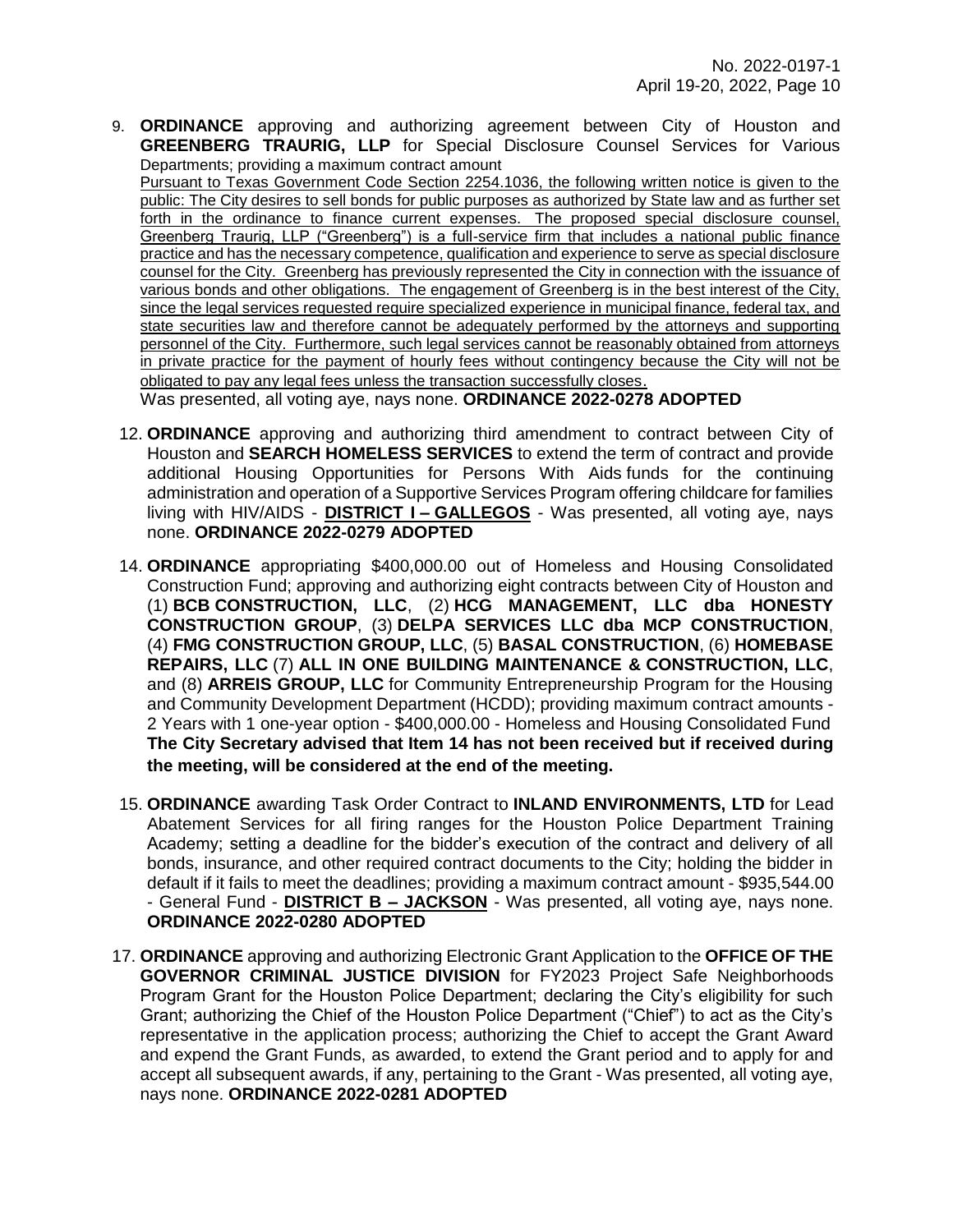- 18. **ORDINANCE** approving and authorizing Electronic Grant Application to the **OFFICE OF THE GOVERNOR CRIMINAL JUSTICE DIVISION** for FY2023 Taking a Stand/Reducing Violent Crimes in our Communities Grant for the Houston Police Department; declaring the City's eligibility for such Grant; authorizing the Chief of the Houston Police Department ("Chief") to act as the City's representative in the application process; authorizing the Chief to accept the Grant Award and expend the Grant Funds, as awarded, to extend the Grant period and to apply for and accept all subsequent awards, if any, pertaining to the Grant - Was presented, all voting aye, nays none. **ORDINANCE 2022-0282 ADOPTED**
- 19. **ORDINANCE** approving and authorizing Electronic Grant application to the **OFFICE OF THE GOVERNOR CRIMINAL JUSTICE DIVISION** for FY2023 Parole/Domestic Violence Initiative Grant for the Houston Police Department; declaring the City's eligibility for such Grant; authorizing the Chief of the Houston Police Department ("Chief") to act as the City's representative in the application process; authorizing the Chief to accept the Grant Award and expend the Grant Funds, as awarded, to extend the Grant period and to apply for and accept all subsequent awards, if any, pertaining to the Grant - Was presented, all voting aye, nays none. **ORDINANCE 2022-0283 ADOPTED**
- 20. **ORDINANCE** approving and authorizing Electronic Grant Application to **OFFICE OF THE GOVERNOR CRIMINAL JUSTICE DIVISION** for FY2023 Houston Hazardous Clandestine Laboratory Response Equipment Grant for the Houston Police Department; declaring the City's eligibility for such Grant; authorizing the Chief of the Houston Police Department ("Chief") to act as the City's representative in the application process; authorizing the Chief to accept the Grant Award and expend the Grant Funds, as awarded, to extend the Grant period and to apply for and accept all subsequent awards, if any, pertaining to the Grant - Was presented, all voting aye, nays none. **ORDINANCE 2022-0284 ADOPTED**
- 21. **ORDINANCE** finding and determining that public convenience and necessity no longer require the continued use of a portion of Lilac Street, from Goldenrod Street south to its terminus; abandoning such street to Zachary T. Haines, Emily Haines, Terrence E. Hill, and Kimberly E. Meyer, the abutting property owners, in consideration of their cash payment to the City in the amount of \$70,095, and a conveyance to the City of a 1,159 square-foot storm sewer easement, and \$78,090.00, and a 1,216 square-foot storm sewer easement, all easements being located in the Glen Park Subdivision, situated in the John Austin Survey, Abstract No. 1, Harris County, Texas, and other good and valuable consideration - **DISTRICT H – CISNEROS – The City Secretary advised that Item 21 has been pulled by the Administration and will not be considered.**
- 22. **ORDINANCE** finding and determining that public convenience and necessity no longer require the continued use of a  $±50$  foot-wide unnamed street easement located west of Glen Hollow Drive, and being out of Lots 10 and 12, Block 3, of South Acres Incorporated, a subdivision, in Harris County, Texas; abandoning said street easement to **CABE BUILDERS, LLC**, the abutting property owner, in consideration of its payment to the City in the amount of \$32,700.00, and other good and valuable consideration - **DISTRICT D - EVANS-SHABAZZ** - Was presented, all voting aye, nays none. **ORDINANCE 2022-0285 ADOPTED**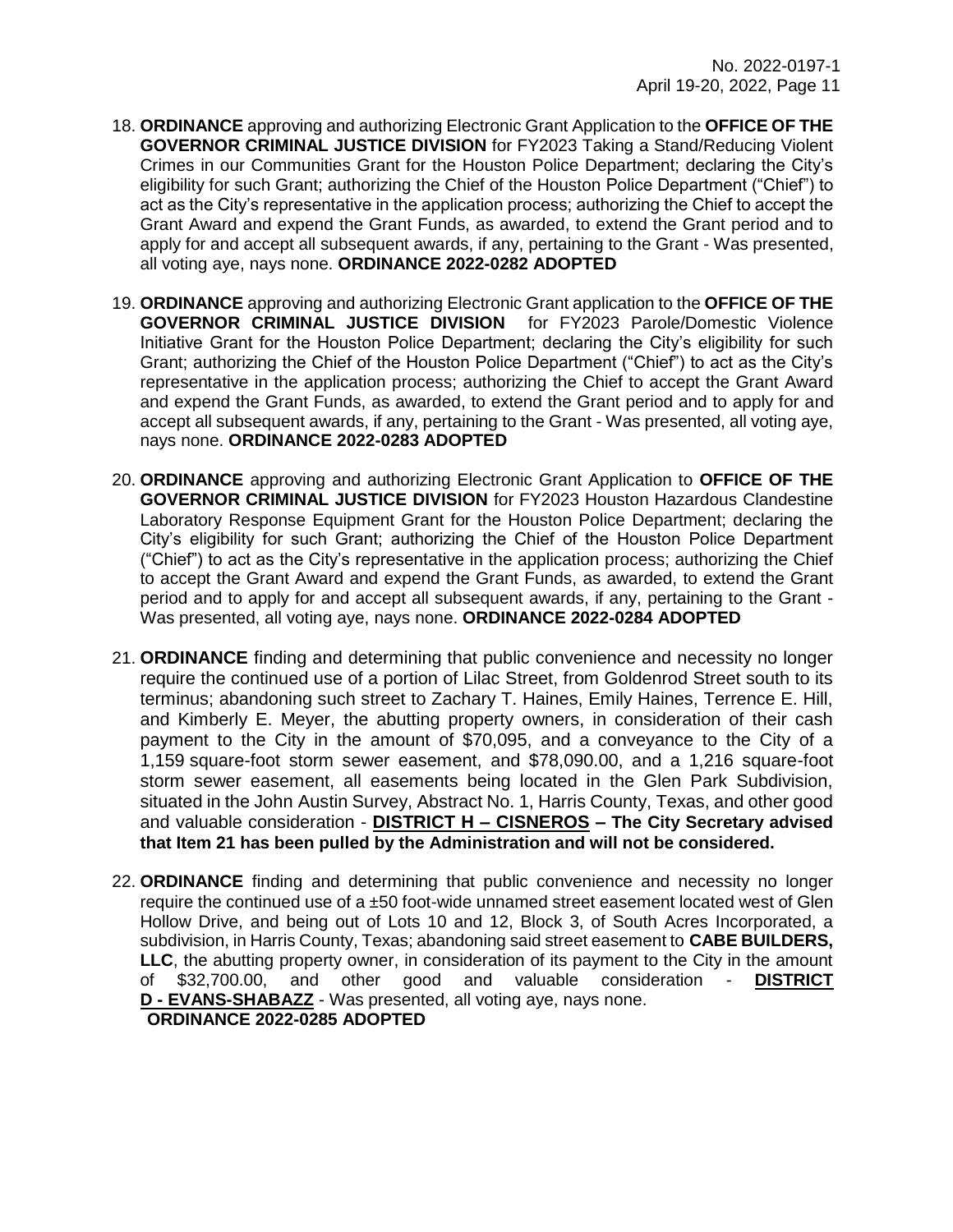- 23. **ORDINANCE** authorizing the sale of a 0.112 acre parcel of City fee-owned land, being part of Tract 36b located in Block 36 of the Glendale Subdivision and situated in the J. Brown Survey, Abstract Number 8, Harris County, Texas, to **ADG INTERESTS, LLC**, the abutting property owner, in consideration of its conveyance to the City of two right-of-way easements, both situated in the J. Brown Survey, Abstract Number 8, Harris County, Texas, a cash payment to the City of \$3,972.00, and other consideration - **DISTRICT B – JACKSON** - Was presented, all voting aye, nays none. **ORDINANCE 2022-0286 ADOPTED**
- 24. **ORDINANCE** consenting to the addition of 94.191 acres of land to **HARRIS COUNTY WATER CONTROL AND IMPROVEMENT DISTRICT NO. 99**, for inclusion in the district - Was presented, all voting aye, nays none. **ORDINANCE 2022-0287 ADOPTED**
- 25. **ORDINANCE** consenting to the addition of 11.2077 acres of land to **PORTER MUNICIPAL UTILITY DISTRICT**, for inclusion in the district - Was presented, all voting aye, nays none. **ORDINANCE 2022-0288 ADOPTED**
- 26. **ORDINANCE** consenting to the addition of 106.166 acres of land to **DECKER PRAIRIE MUNICIPAL UTILITY DISTRICT**, for inclusion in the district - Was presented, all voting aye, nays none. **ORDINANCE 2022-0289 ADOPTED**
- 27. **ORDINANCE** consenting to the addition of 36.26 acres of land to **HARRIS COUNTY MUNICIPAL UTILITY DISTRICT NO. 560**, for inclusion in the district - Was presented, all voting aye, nays none. **ORDINANCE 2022-0290 ADOPTED**
- 28. **ORDINANCE** consenting to the addition of 11.784 acres of land to **HARRIS COUNTY MUNICIPAL UTILITY DISTRICT NO. 531**, for inclusion in the district - Was presented, all voting aye, nays none. **ORDINANCE 2022-0291 ADOPTED**
- 29. **ORDINANCE** consenting to the addition of 71.793 acres of land to **NORTHWEST HARRIS COUNTY MUNICIPAL UTILITY DISTRICT NO. 5**, for inclusion in the district - Was presented, all voting aye, nays none. **ORDINANCE 2022-0292 ADOPTED**
- 30. **ORDINANCE** designating the property municipally known as 1914 Gano Street and also known as *"The Campbell-Moreno House"* being located within the City of Houston, Texas, as a landmark; containing findings and other provisions related to the foregoing subject; providing for a penalty - **DISTRICT H – CISNEROS** - Was presented, all voting aye, nays none. **ORDINANCE 2022-0293 ADOPTED**
- 31. **ORDINANCE** designating the property municipally known as 1419 Kirby Street and also known as *"Mr. & Mrs. Ralph M. Henderson House"* being located within the City of Houston, Texas, as a landmark; containing findings and other provisions related to the foregoing subject; providing for a penalty - **DISTRICT G – HUFFMAN** - Was presented, all voting aye, nays none. **ORDINANCE 2022-0294 ADOPTED**
- 32. **ORDINANCE** designating the property municipally known as 2310 Elgin Street also known as *"Eldorado Ballroom"* being located within the City of Houston, Texas, as a Protected Landmark; containing findings and other provisions related to the foregoing subject; providing for a penalty - **DISTRICT D - EVANS-SHABAZZ** - Was presented, all voting aye, nays none. **ORDINANCE 2022-0295 ADOPTED**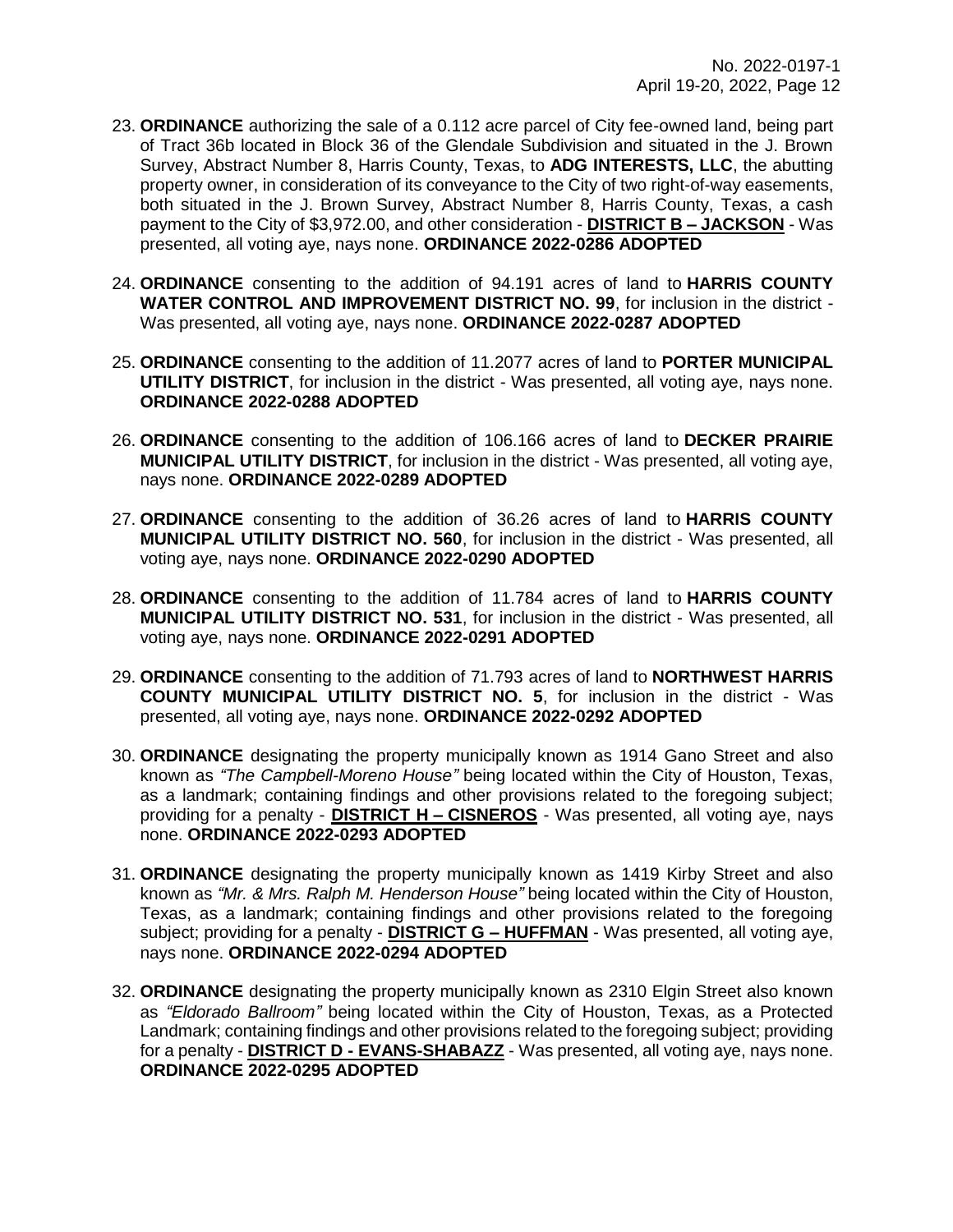- 33. **ORDINANCE** designating the property municipally known as 5303 Lyons Avenue and also known as *"The Marshall-Calloway Building"* being located within the City of Houston, Texas, as a Protected Landmark; containing findings and other provisions related to the foregoing subject; providing for a penalty - **DISTRICT B – JACKSON** - Was presented, all voting aye, nays none. **ORDINANCE 2022-0296 ADOPTED**
- 34. **ORDINANCE** designating the property municipally known as 501 Rouse Street and also known as *"The Miller House*" being located within the City of Houston, Texas, as a Protected Landmark; containing findings and other provisions related to the foregoing subject; providing for a penalty - **DISTRICT H – CISNEROS** - Was presented, all voting aye, nays none. **ORDINANCE 2022-0297 ADOPTED**
- 35. **ORDINANCE** designating the property municipally known as 1714 Houston Avenue and also known as *"The J.F. Kessler Building"* being located within the City of Houston, Texas, as a Protected Landmark; containing findings and other provisions related to the foregoing subject; providing for a penalty - **DISTRICT H – CISNEROS** - Was presented, all voting aye, nays none. **ORDINANCE 2022-0298 ADOPTED**
- 36. **ORDINANCE** designating the property municipally known as 1428 E. 34th Street and also known as "*Smith-Maxie House*" being located within the City of Houston, Texas, as a Protected Landmark; containing findings and other provisions related to the foregoing subject; providing for a penalty - **DISTRICT H – CISNEROS** - Was presented, all voting aye, nays none. **ORDINANCE 2022-0299 ADOPTED**
- 37. **ORDINANCE** designating the property municipally known as 2011 Johnson Street and also known as *"The Zischang-Alvarado House"* being located within the City of Houston, Texas, as a Protected Landmark; containing findings and other provisions related to the foregoing subject; providing for a penalty - **DISTRICT H – CISNEROS** - Was presented, all voting aye, nays none. **ORDINANCE 2022-0300 ADOPTED**
- 38. **ORDINANCE** designating the property municipally known as 3904 Brandt Street and also known as *"The Carson-Lucia House*" being located within the City of Houston, Texas, as a Protected Landmark; containing findings and other provisions related to the foregoing subject; providing for a penalty - **DISTRICT C – KAMIN** - Was presented, all voting aye, nays none. **ORDINANCE 2022-0301 ADOPTED**
- 39. **ORDINANCE** designating the property municipally known as 2812 Milby Street and also known as *"Boynton Chapel United Methodist Church"* being located within the City of Houston, Texas, as a Protected Landmark - **DISTRICT D - EVANS-SHABAZZ** - Was presented, all voting aye, nays none. **ORDINANCE 2022-0302 ADOPTED**

# **END OF CONSENT AGENDA**

# **CONSIDERATION OF MATTERS REMOVED FROM THE CONSENT AGENDA**

3. **ORDINANCE** appropriating \$976,399.01 out of Water & Sewer System Consolidated Construction Fund as an additional appropriation to contract between the City of Houston and **RESICOM, INC** for Force Main Renewal and Replacement for Stroud, Bayfield, Bretshire #2, Forest Shores and Woodland Ridge Lift Stations (Approved by Ordinance No. 2020-0128); providing funding for CIP Cost Recovery and contingencies relating to construction of facilities financed by the Water & Sewer System Consolidated Construction Fund - **DISTRICTS E - MARTIN and J – POLLARD** – Was presented and **Tagged by Council Member Pollard.**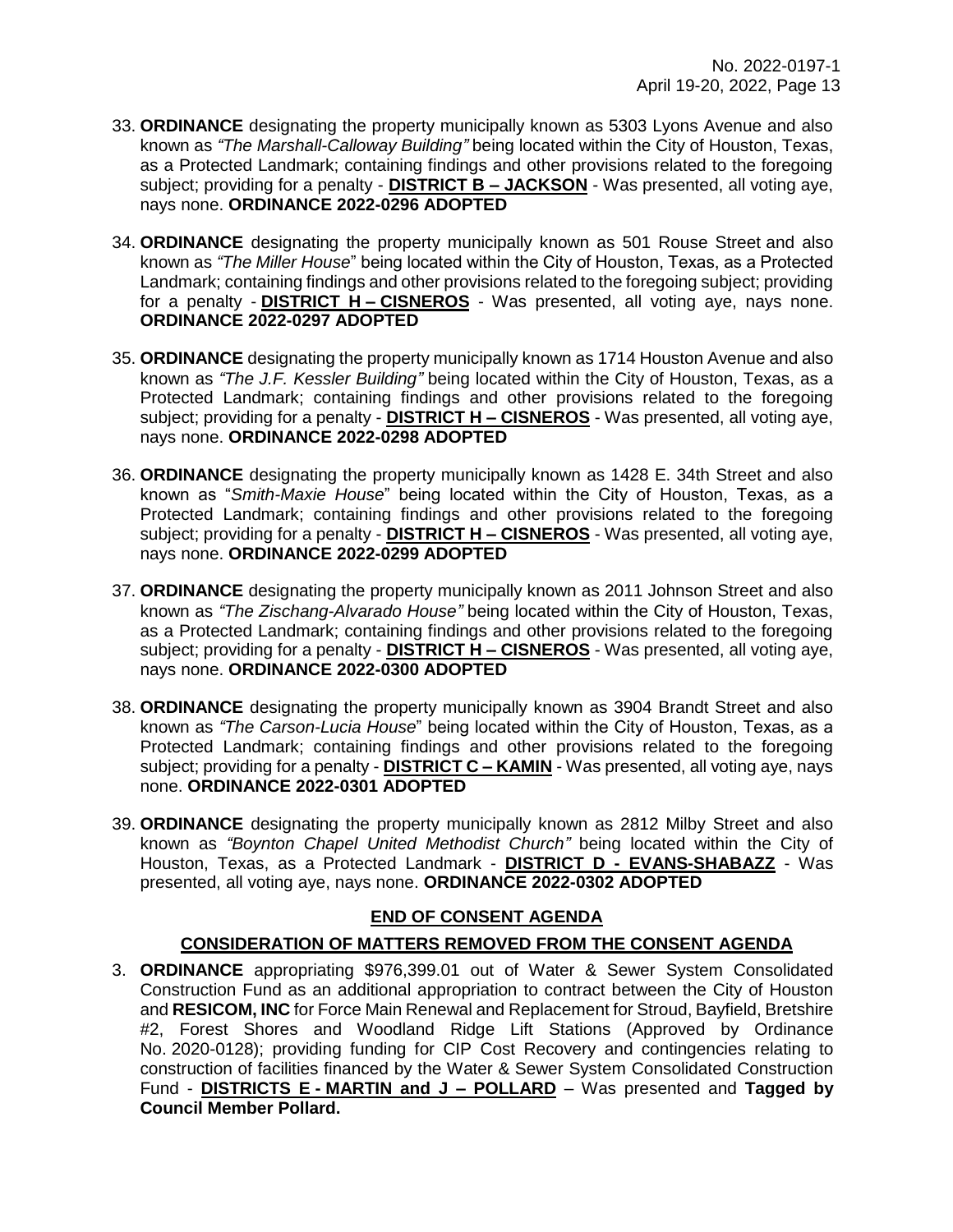4. **RECOMMENDATION** from Director Department of Houston Public Works for approval of Change Order No. 13 in the amount of \$976,399.01 for the Force Main Renewal ad Replacement for Stroud and Bayfield Lift Stations on contract with **RESICOM, INC** - **DISTRICTS E - MARTIN and J - POLLARD**

**This item should only be considered after passage of Item 3 above** – Was presented and **Tagged by Council Member Pollard.**

- 10. **ORDINANCE** approving and authorizing Professional Services Contract between City of Houston and **ALEXANDER DUBOSE & JEFFERSON, LLP** to provide Legal Consulting Services on General Appellate Matters, providing a maximum contract amount - \$180,000.00 - Property and Casualty Fund - Was presented, all voting aye, nays none. **ORDINANCE 2022-0303 ADOPTED**
- 11. **ORDINANCE** approving and authorizing Professional Services Contract between City of Houston and **OLSON & OLSON, LLP** to provide Legal Consulting Services; providing a maximum contract amount \$400,000.00 - Property and Casualty Fund - Was presented, all voting aye, nays none. **ORDINANCE 2022-0304 ADOPTED**
- 13. **ORDINANCE** approving and authorizing agreement for Professional Planning Services between City of Houston and **R.G. MILLER ENGINEERS, INC** to provide Hurricane Harvey Community Development Block Grant - Disaster Recovery Funds for Professional Planning Services to develop a Comprehensive Buy-In/Buy-Out plan for moving residents out of floodways and floodplains impacted by major storms; setting a maximum contract amount - \$249,934.84 - Grant Fund - Was presented, all voting aye, nays none. **ORDINANCE 2022-0305 ADOPTED**
- 16. **ORDINANCE** appropriating \$236,860.00 out of Public Library Consolidated Construction Fund; approving and authorizing Purchase and Sale Agreement between **ALI PARZIVAND**, Seller, and City of Houston, Texas, Purchaser, for acquisition of approximately 30.248 square feet of land, being Lots 6 through 16 of Block 35 out of Washington Heights Section 2 located in City of Houston, Harris County, Texas 77088, for use by the Houston Public Library - **DISTRICT A – PECK** - Was presented, all voting aye, nays none. **ORDINANCE 2022-0306 ADOPTED**

# **NON CONSENT AGENDA** – NUMBER 40

## **MISCELLANEOUS**

40. **SET A PUBLIC HEARING DATE** relative to the sale of a 0.268-acre park site known as **STUDEMONT SPACEWAY SUGGESTED HEARING DATE - WEDNESDAY - 9:00 A.M. - MAY 25, 2022** – Was

presented, move by Council Member Castex-Tatum to set the public hearing date for 5/25/2022 and Seconded by Council Member Robinson, all voting aye, nays none. **MOTION 2022-0205 ADOPTED**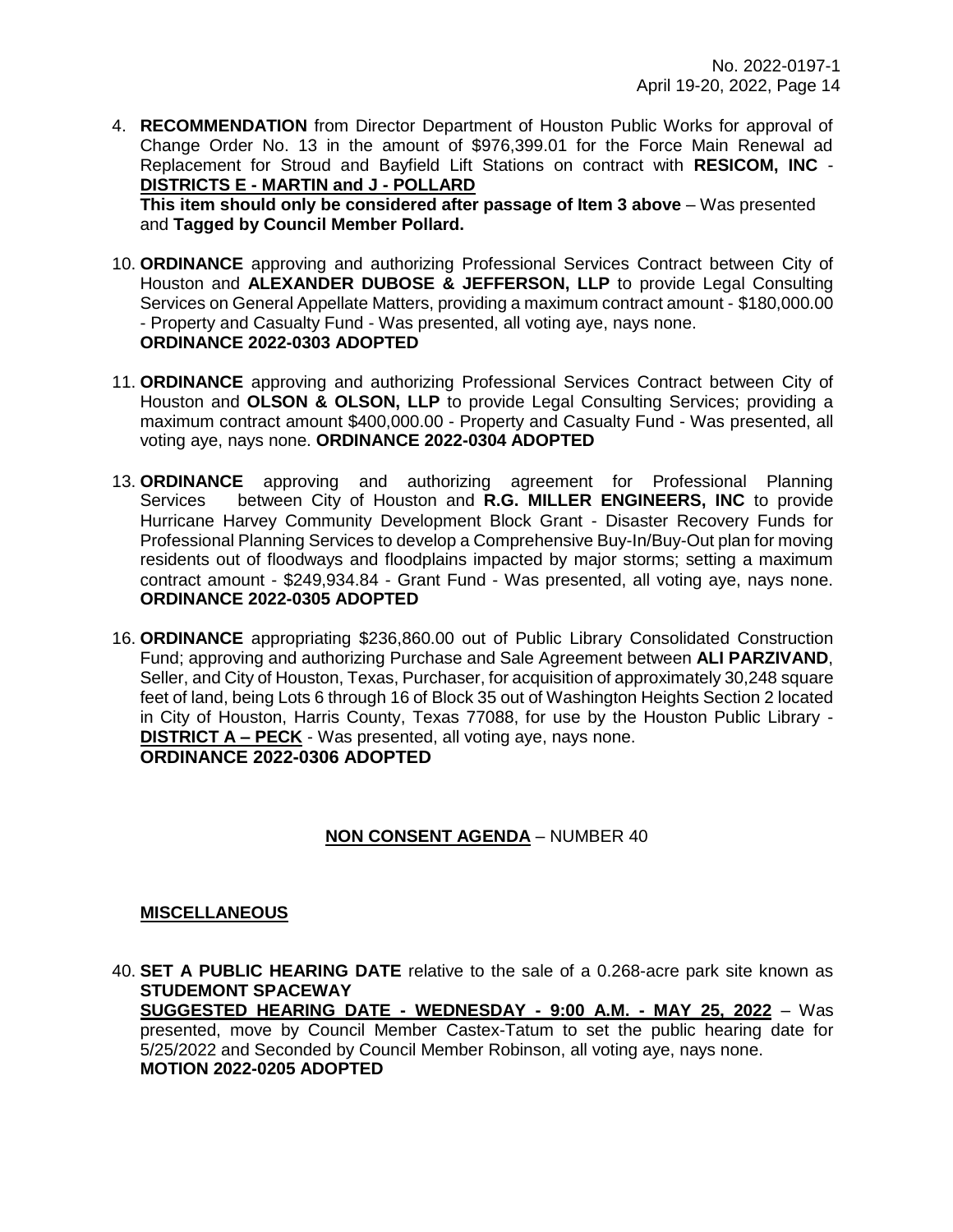# **MATTERS HELD** - NUMBERS 41 through 44

41. **PENCCO, INC** for Hydrofluorosilicic Acid Chemicals for Houston Public Works - 3 Years with 2 one-year options - \$1,966,600.00 - Enterprise Fund - **TAGGED BY COUNCIL MEMBER KUBOSH**

**This was Item 13 on Agenda of April 13, 2022** – Was presented, Council Member Kubosh voting no, balance voting aye. **MOTION 2022-0206 ADOPTED** 

42. **ORDINANCE ADDING ARTICLE XX, CHAPTER 28 OF THE CODE OF ORDINANCES, HOUSTON, TEXAS**, establishing a Minimum Bail Bond Premium or Payment for serious violent or sexual offenses; declaring certain conduct to be unlawful and proving a penalty therefor

**TAGGED BY COUNCIL MEMBERS MARTIN and KUBOSH**

**This was Item 15 on Agenda of April 13, 2022** – Was presented, Council Member Martin moved that the rules be suspended for the purpose to refer Item 42 back to the Administration and Seconded by Council Member Robinson, all voting aye, nays none. **MOTION 2022-0207 ADOPTED** 

# 43. **ORDINANCE AMENDING CHAPTER 28 OF THE CODE OF ORDINANCES, HOUSTON,**

**TEXAS**, to add and amend sections relating to Exterior Security Cameras and Lighting to increase public safety

# **TAGGED BY COUNCIL MEMBERS KAMIN, THOMAS and ALCORN**

This was Item 16 on Agenda of April 13, 2022 - Was presented, after a lengthy discussion, Council Member Martin requested a Roll Call Vote.

# **ROLL CALL VOTE:**

Mayor Turner voting - aye Council Member Peck voting - aye Council Member Jackson voting – aye Council Member Kamin voting – aye Council Member Evans-Shabazz voting – aye Council Member Martin voting – aye Council Member Thomas voting - aye Council Member Huffman voting – aye Council Member Cisneros voting – aye Council Member Gallegos voting - aye Council Member Pollard voting – aye Council Member Castex-Tatum voting – aye Council Member Knox voting – no Council Member Robinson voting – aye Council Member Kubosh voting aye Council Member Plummer absent Council Member Alcorn voting – aye **ORDINANCE 2022-0307 ADOPTED**